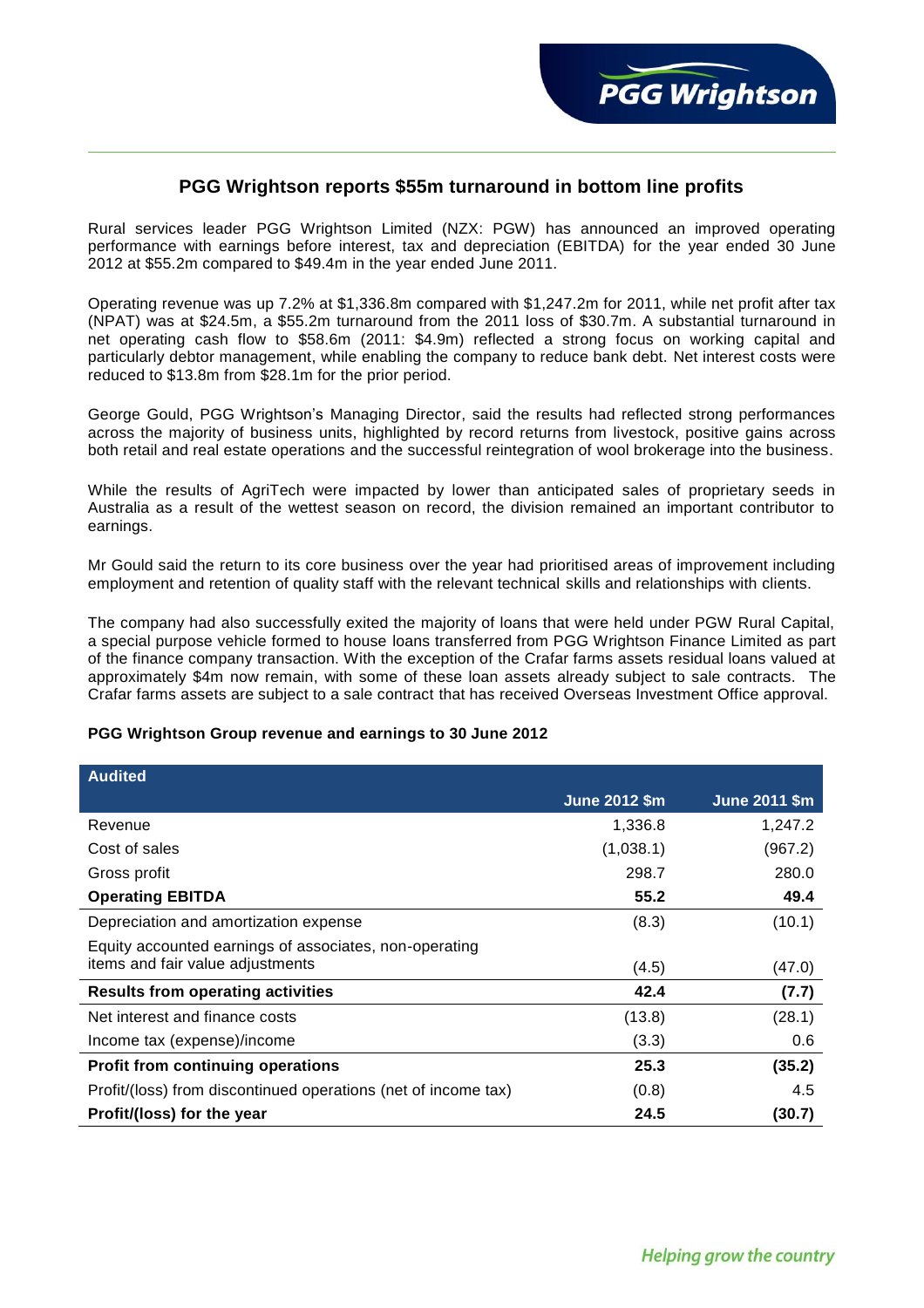## **Cash flow highlights**

| For year ended 30 June                  |           |           |
|-----------------------------------------|-----------|-----------|
|                                         | 2012 \$m  | 2011 \$m  |
| Cash was provided from:                 |           |           |
| Receipts from customers                 | 1,388.8   | 1,278.5   |
| Dividends received                      | 0.4       | 3.6       |
| Interest received                       | 21.2      | 61.2      |
|                                         | 1,410.5   | 1,343.4   |
| Cash was applied to:                    |           |           |
| Payments to suppliers & employees       | (1,320.3) | (1,282.0) |
| Interest paid                           | (26.0)    | (47.6)    |
| Income tax received/(paid)              | (5.6)     | (8.9)     |
|                                         | 1,351.9   | 1,338.5   |
|                                         |           |           |
| Net cash flow from operating activities | 58.6      | 4.9       |

### **Operating performance**

## **AgriTech**

| NZ\$m           | <b>June 2012</b> |               | <b>June 2011</b> |               |
|-----------------|------------------|---------------|------------------|---------------|
|                 | <b>Revenue</b>   | <b>EBITDA</b> | <b>Revenue</b>   | <b>EBITDA</b> |
|                 |                  |               |                  |               |
| Seeds and Grain | 285.1            | 19.4          | 268.3            | 28.6          |
| Agri-feeds      | 53.7             | 5.2           | 55.7             | 5.4           |
| South America   | 96.2             | 5.5           | 95.7             | 4.2           |
| AgriTech        | 435.0            | 30.1          | 419.7            | 38.2          |

#### *Commentary*

The Australian seed business has had a challenging year with returns significantly impacted by exceptionally high rainfalls in key markets in Victoria and southern New South Wales for most of the autumn selling season.

The record rainfalls dampened demand making it difficult to deliver on early season expectations. As in the previous year, there was either an abundance of feed available to farmers or paddocks which were too wet to gain access to re-sow.

The New Zealand seeds business reported results broadly in line with expectations. The weather provided challenges in New Zealand, but not to the extent experienced in Australia. While the 2012 harvest was good, it was delayed by the very wet conditions experienced in Canterbury throughout December and January. This in turn placed pressure on the autumn selling season as significant sales volumes were dependent on crop being harvested and processed to be available for sale.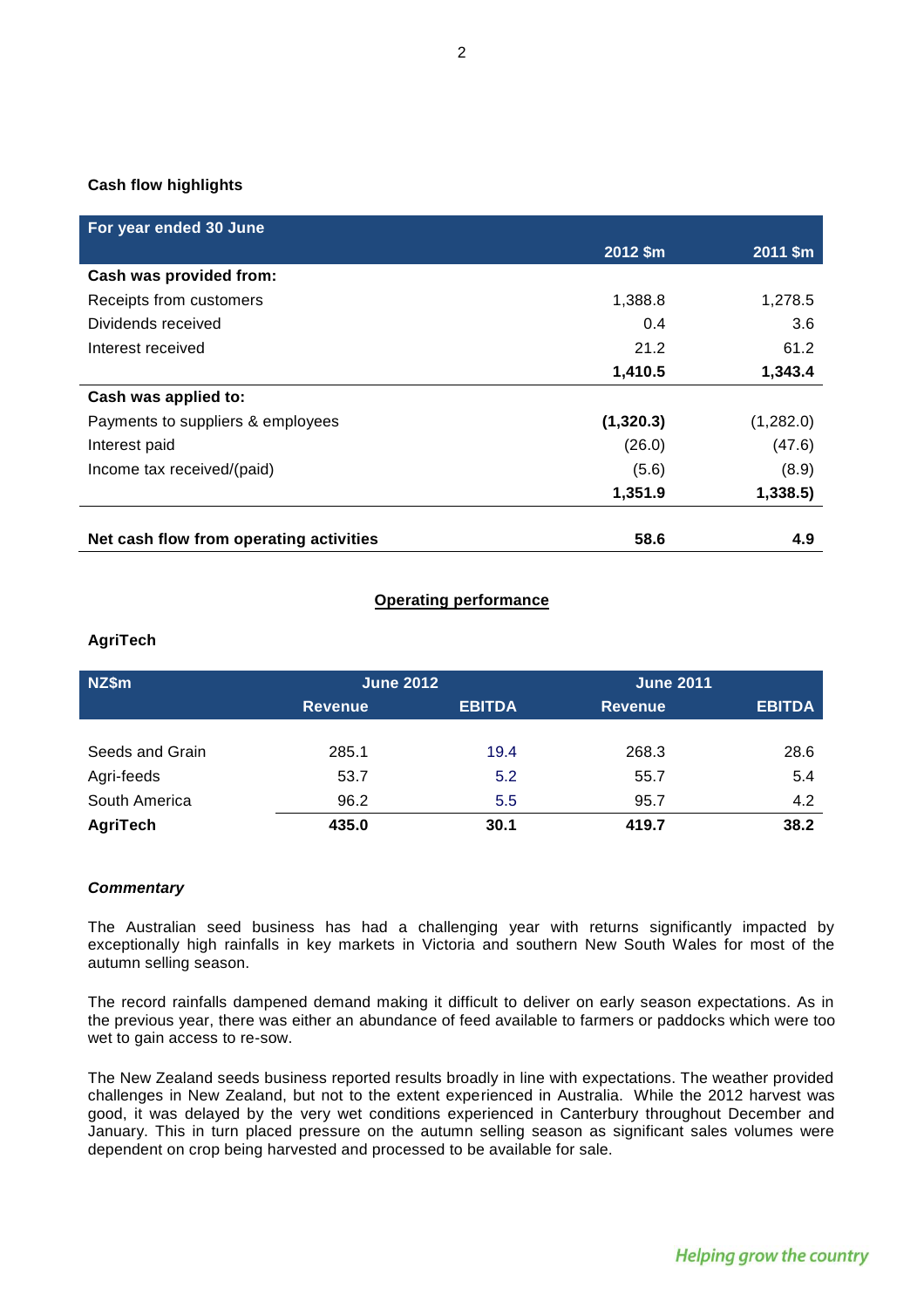South America made gains from good forage seed sales in Uruguay through strengthened relationships with strategic partners. In Brazil the company achieved registration of a number of proprietary cultivars and increased forage seed sales in the three Southern States.

The International division focused on increasing market development and trade with China, with the PGG Wrightson representative in Beijing facilitating access into this important market.

#### **AgriServices**

| NZ\$m               | <b>June 2012</b> |               | <b>June 2011</b> |               |
|---------------------|------------------|---------------|------------------|---------------|
|                     | <b>Revenue</b>   | <b>EBITDA</b> | <b>Revenue</b>   | <b>EBITDA</b> |
|                     |                  |               |                  |               |
| Livestock           | 133.2            | 18.0          | 139.6            | 16.4          |
| Retail              | 593.8            | 21.8          | 568.6            | 18.7          |
| Wool                | 87.0             | 3.2           | 41.0             | (0.9)         |
| Other               | 83.2             | 3.0           | 71.7             | (1.4)         |
| <b>AgriServices</b> | 897.2            | 46.0          | 820.9            | 32.8          |

### *Commentary*

The livestock sector experienced high early season values for sheep, beef and dairy which assisted this business unit in achieving a stand out financial performance. Some key appointments saw a strengthened dairy presence, with a 38% improvement in dairy cattle volumes handled for the season. Live dairy cattle export and velvet sales also contributed strongly to earnings. With the Silver Fern Farms procurement contract in it's third year, the business is on track to meet its target volumes for the current season.

In retail, the Rural Supplies business had a strong year, benefiting from increased Ag chemical sales on the back of positive growing conditions through spring and summer. The introduction of the national Animal Identification and Traceability (NAIT) programme has also served to promote sales of animal management products. The performance of Fruitfed Supplies, meanwhile, reflected the decline in grower returns across the major categories of pipfruit, kiwifruit, grape and vegetable markets. The high New Zealand dollar and oversupply in some key overseas markets continued to impact this sector, whilst the impact of Psa particularly on the gold kiwifruit varietal remains cause for concern.

The wool business benefited from high wool production due to good feed levels with more growers moving to contract positions in the wake of market volatility. The Real Estate team had a positive year as confidence returned to the rural and lifestyle market, reflected in a 54% improvement in revenues from 2011. Irrigation and Pumping also had a positive year, with revenues up 28% on the back of new on-farm irrigation and dairy shed reticulation development. Rural training company Agriculture New Zealand also posted solid results.

#### **PGG Wrightson Finance divestment**

On 31 August 2011 PGG Wrightson sold its shares in PGG Wrightson Finance Limited (PWF) to Heartland Building Society. As noted earlier, good progress has been made in managing the realisation of the residual loan assets that were retained as part of the PWF transaction.